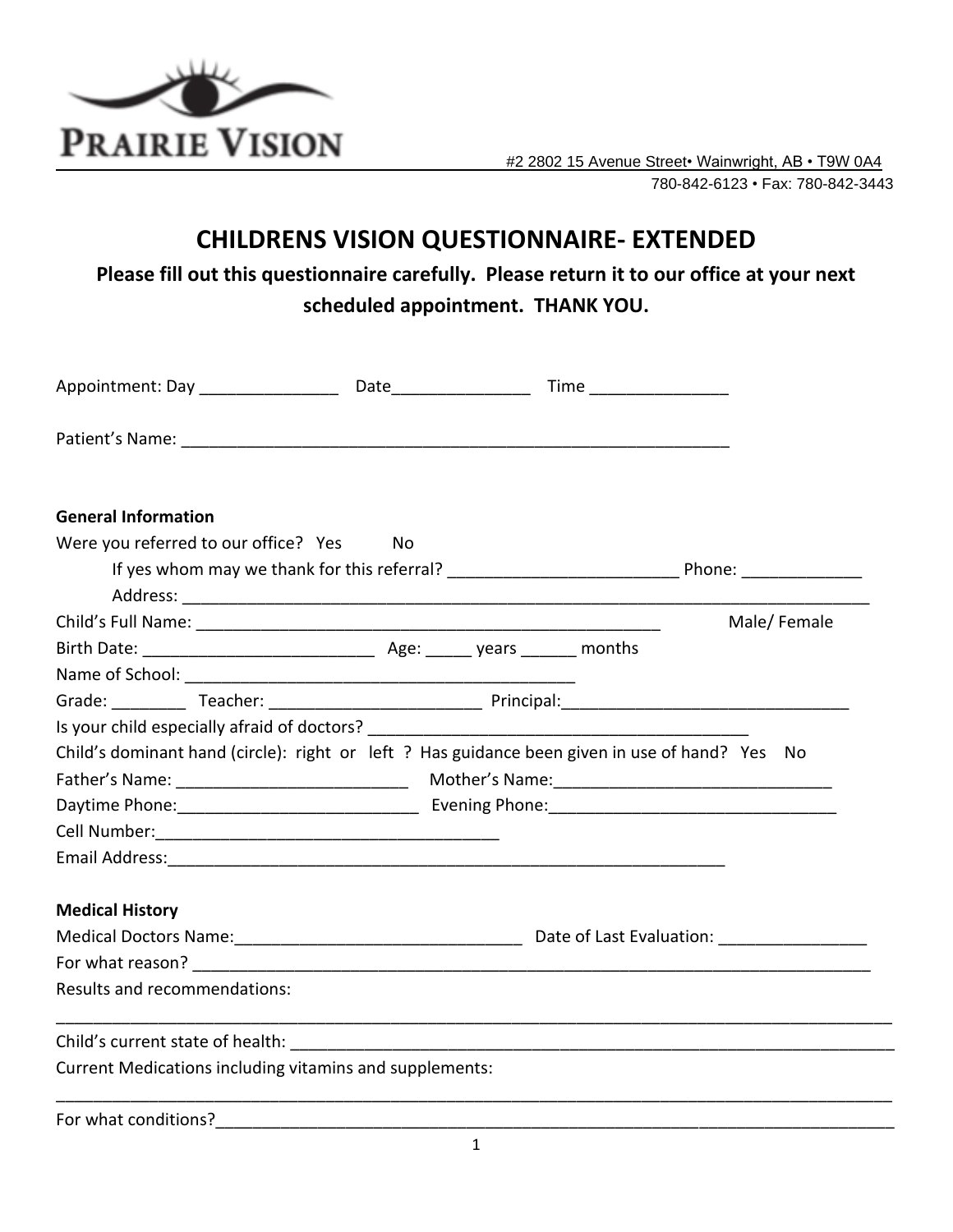## Has your child had any reactions to immunizations? Yes No If so explain:

List Illnesses, bad falls, high fevers, etc.:

|                                                            | Severe         |        | <u>Mild</u>     |                                                                                      | Complications |        |     |
|------------------------------------------------------------|----------------|--------|-----------------|--------------------------------------------------------------------------------------|---------------|--------|-----|
|                                                            |                |        |                 |                                                                                      |               |        |     |
| Is your child generally healthy? Yes                       |                |        | No              |                                                                                      |               |        |     |
|                                                            |                |        |                 | Are there any chronic problems like ear infections, asthma, hay fever allergies? Yes |               | No     |     |
|                                                            |                |        |                 |                                                                                      |               |        |     |
| Has a neurological evaluation been performed? Yes          |                |        |                 | No                                                                                   |               |        |     |
|                                                            |                |        |                 |                                                                                      |               |        |     |
|                                                            |                |        |                 |                                                                                      |               |        |     |
| Has a psychological evaluation been performed? Yes         |                |        |                 | No                                                                                   |               |        |     |
|                                                            |                |        |                 |                                                                                      |               |        |     |
|                                                            |                |        |                 |                                                                                      |               |        |     |
| Has an occupational therapy evaluation been performed? Yes |                |        |                 | No                                                                                   |               |        |     |
|                                                            |                |        |                 |                                                                                      |               |        |     |
|                                                            |                |        |                 |                                                                                      |               |        |     |
|                                                            |                |        |                 |                                                                                      |               |        |     |
|                                                            | Patient Family |        | Who             |                                                                                      | Patient       | Family |     |
| <b>Diabetes</b>                                            | 0              | O      |                 | High blood pressure                                                                  | $\circ$       | O      |     |
| "cross" or "wall" eye                                      | $\mathsf{O}$   | O      |                 | Learning disability                                                                  | 0             | 0      |     |
| Chromosomal imbalance                                      | O              | O      |                 |                                                                                      | O             | O      | Who |
| Glaucoma                                                   | O              | O      |                 | Amblyopia (lazy eye)<br><b>Multiple Sclerosis</b>                                    | O             | O      |     |
| <b>Epilepsy or Seizures</b>                                | O              | O      |                 | Other                                                                                | O             | O      |     |
|                                                            |                |        |                 |                                                                                      |               |        |     |
|                                                            |                |        |                 |                                                                                      |               |        |     |
| <b>Nutritional Information</b>                             |                |        |                 |                                                                                      |               |        |     |
| Current Diet: Excellent O                                  |                | Good O | Fair O          | Poor O                                                                               |               |        |     |
| Does your child: Like sweets O or crave sweets O           |                |        |                 |                                                                                      |               |        |     |
|                                                            |                |        | Moderately? Yes |                                                                                      |               |        |     |

\_\_\_\_\_\_\_\_\_\_\_\_\_\_\_\_\_\_\_\_\_\_\_\_\_\_\_\_\_\_\_\_\_\_\_\_\_\_\_\_\_\_\_\_\_\_\_\_\_\_\_\_\_\_\_\_\_\_\_\_\_\_\_\_\_\_\_\_\_\_\_\_\_\_\_\_\_\_\_\_\_\_\_\_\_\_\_\_\_\_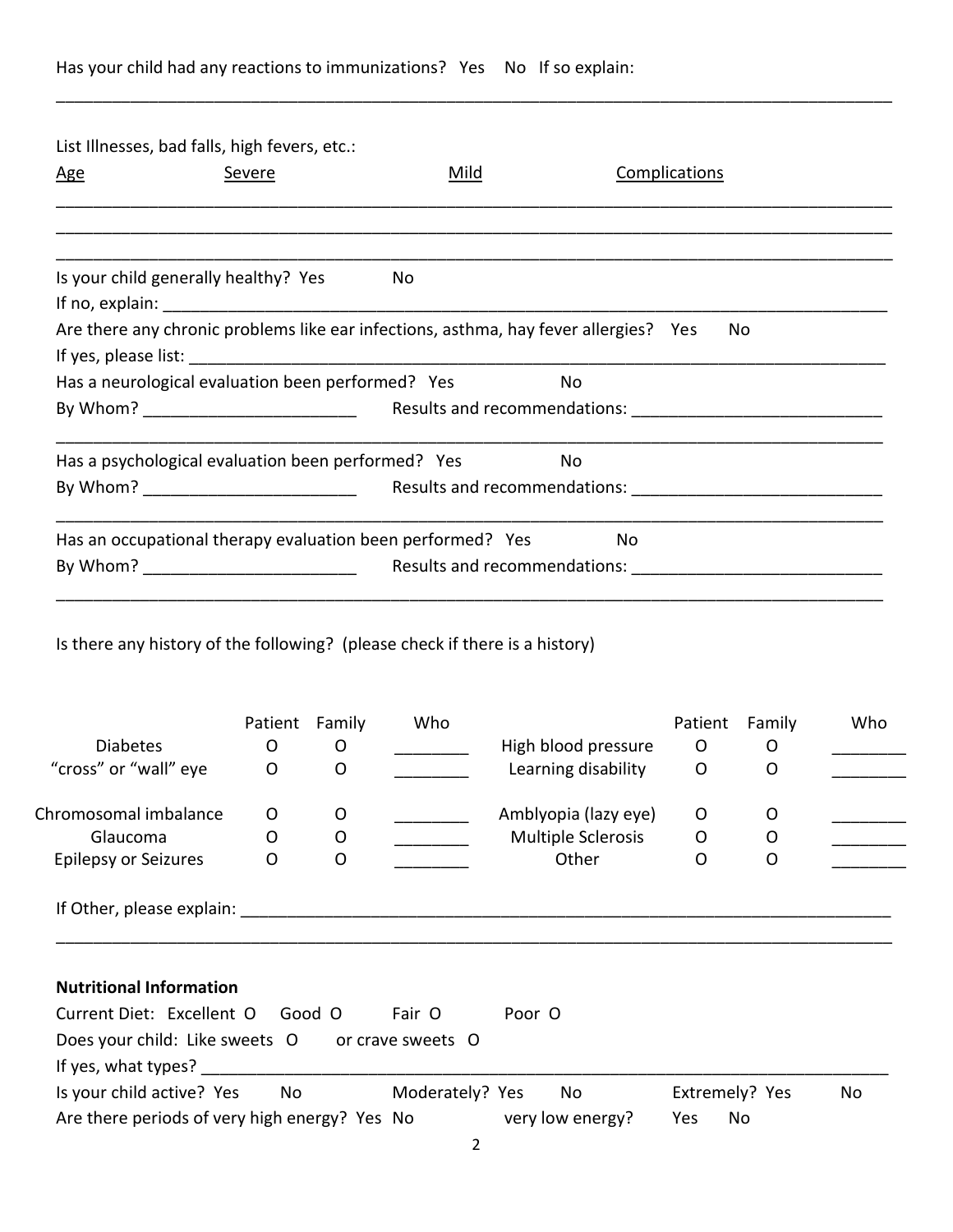| Explain: |
|----------|
|----------|

| <b>Developmental History:</b> |  |
|-------------------------------|--|
|-------------------------------|--|

| Full term pregnancy: Yes<br>- No<br>Did the mother experience any health problems during the pregnancy?    Yes<br>No |  |
|----------------------------------------------------------------------------------------------------------------------|--|
| Normal birth? Yes<br><b>No</b>                                                                                       |  |
| Any complications before, during or immediately following delivery?<br>Yes<br>No.                                    |  |
|                                                                                                                      |  |
|                                                                                                                      |  |
| Were forceps used? Yes No                                                                                            |  |
| Was there ever any reason for concern over your child's general growth or development? Yes No                        |  |
|                                                                                                                      |  |
| Did your child crawl (stomach on floor)? Yes No At what age? __________                                              |  |
| Did your child creep (on all fours)?<br>At what age? ___________<br><b>Preserve and Preserve</b><br>No               |  |
|                                                                                                                      |  |
|                                                                                                                      |  |
| Was child active? Yes No                                                                                             |  |
|                                                                                                                      |  |
| Was early speech clear to others? Yes<br>No                                                                          |  |
| Is speech clear now? Yes No                                                                                          |  |
|                                                                                                                      |  |
| <b>Visual History</b>                                                                                                |  |
| Has your child's vision been previously evaluated? Yes<br>No                                                         |  |
|                                                                                                                      |  |
|                                                                                                                      |  |
|                                                                                                                      |  |
| Were glasses, contact lenses, or other optical devices recommended?<br>Yes<br>No                                     |  |
|                                                                                                                      |  |
| If not used, why not?                                                                                                |  |
| Members of the family who have had visual attention and the reason?                                                  |  |
| <b>Visual Situation</b><br><b>Name</b>                                                                               |  |
| <u>Age</u>                                                                                                           |  |
|                                                                                                                      |  |
|                                                                                                                      |  |

## **Present Situation**

| Why do you feel your child needs a visual examination? |  |
|--------------------------------------------------------|--|
| How long has this problem/difficulty been observed?    |  |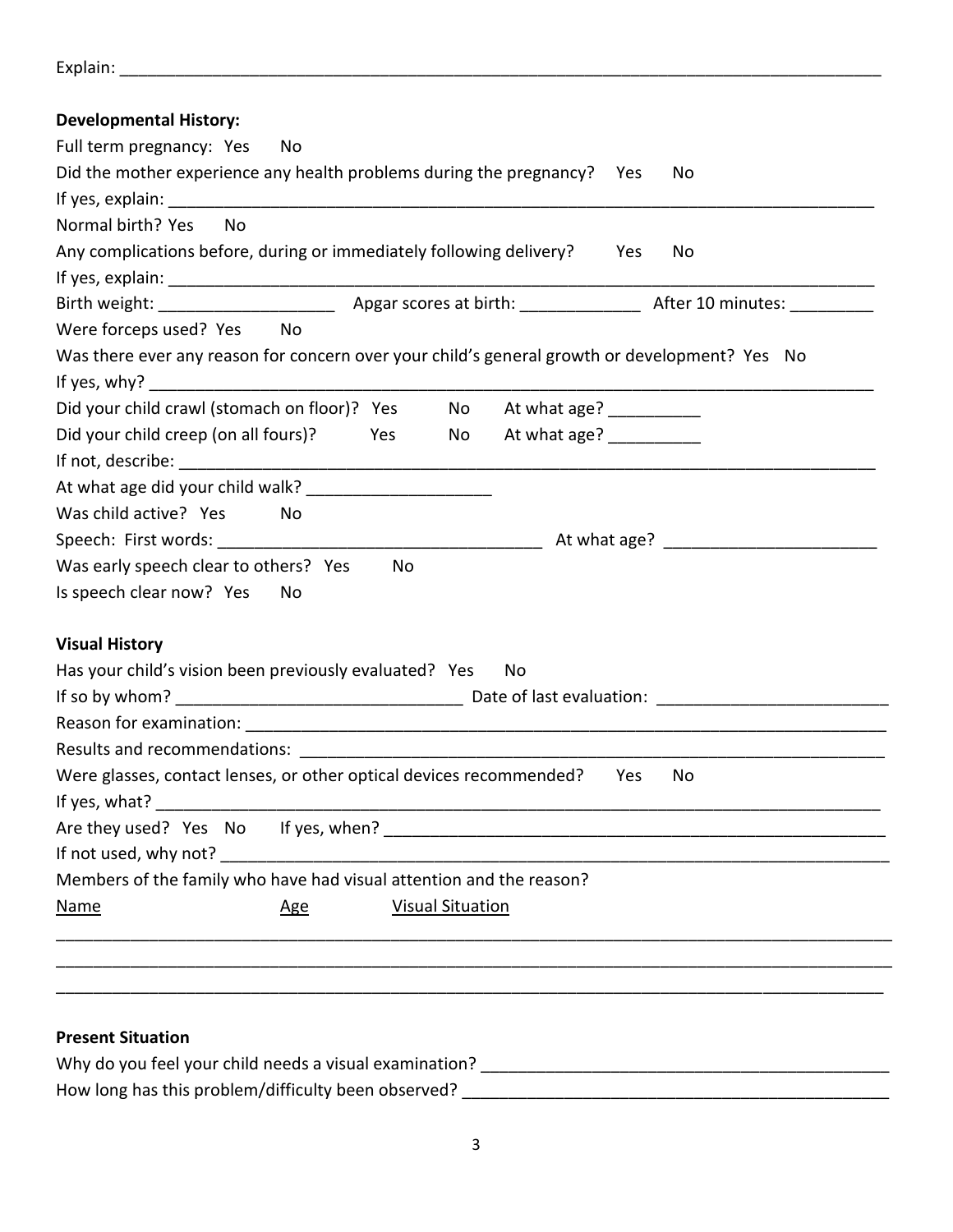Is there any evidence from the school, psychological, or other tests that indicates some visual malfunction may be present? Yes No If yes, what? \_\_\_\_\_\_\_\_\_\_\_\_\_\_\_\_\_\_\_\_\_\_\_\_\_\_\_\_\_\_\_\_\_\_\_\_\_\_\_\_\_\_\_\_\_\_\_\_\_\_\_\_

| Yes | No.                                          | When:                                                                                                                                                                                                                                                                                                                                                                                                                         |  |
|-----|----------------------------------------------|-------------------------------------------------------------------------------------------------------------------------------------------------------------------------------------------------------------------------------------------------------------------------------------------------------------------------------------------------------------------------------------------------------------------------------|--|
| Yes | No                                           | When:                                                                                                                                                                                                                                                                                                                                                                                                                         |  |
| Yes | No.                                          | When:                                                                                                                                                                                                                                                                                                                                                                                                                         |  |
| Yes | No                                           | When: $\frac{1}{\sqrt{1-\frac{1}{\sqrt{1-\frac{1}{\sqrt{1-\frac{1}{\sqrt{1-\frac{1}{\sqrt{1-\frac{1}{\sqrt{1-\frac{1}{\sqrt{1-\frac{1}{\sqrt{1-\frac{1}{\sqrt{1-\frac{1}{\sqrt{1-\frac{1}{\sqrt{1-\frac{1}{\sqrt{1-\frac{1}{\sqrt{1-\frac{1}{\sqrt{1-\frac{1}{\sqrt{1-\frac{1}{\sqrt{1-\frac{1}{\sqrt{1-\frac{1}{\sqrt{1-\frac{1}{\sqrt{1-\frac{1}{\sqrt{1-\frac{1}{\sqrt{1-\frac{1}{\sqrt{1-\frac{1}{\sqrt{1-\frac{1}{\sqrt$ |  |
| Yes | No                                           | When: $\frac{1}{\sqrt{1-\frac{1}{2}}\cdot\frac{1}{\sqrt{1-\frac{1}{2}}}}$                                                                                                                                                                                                                                                                                                                                                     |  |
| Yes | No                                           | When: $\frac{1}{\sqrt{1-\frac{1}{2}}\cdot\frac{1}{\sqrt{1-\frac{1}{2}}}}$                                                                                                                                                                                                                                                                                                                                                     |  |
| Yes | No                                           | When: $\frac{1}{\sqrt{1-\frac{1}{2}}\cdot\frac{1}{\sqrt{1-\frac{1}{2}}}}$                                                                                                                                                                                                                                                                                                                                                     |  |
| Yes | No.                                          | When: $\frac{1}{\sqrt{1-\frac{1}{2}}\cdot\frac{1}{\sqrt{1-\frac{1}{2}}}}$                                                                                                                                                                                                                                                                                                                                                     |  |
| Yes | No                                           | When: $\frac{1}{\sqrt{1-\frac{1}{2}}\sqrt{1-\frac{1}{2}}\sqrt{1-\frac{1}{2}}\sqrt{1-\frac{1}{2}}\sqrt{1-\frac{1}{2}}$                                                                                                                                                                                                                                                                                                         |  |
|     | Does your child report any of the following? |                                                                                                                                                                                                                                                                                                                                                                                                                               |  |

\_\_\_\_\_\_\_\_\_\_\_\_\_\_\_\_\_\_\_\_\_\_\_\_\_\_\_\_\_\_\_\_\_\_\_\_\_\_\_\_\_\_\_\_\_\_\_\_\_\_\_\_\_\_\_\_\_\_\_\_\_\_\_\_\_\_\_\_\_\_\_\_\_\_\_\_\_\_\_\_\_\_

|  | Have you or anyone else ever noticed the following? |
|--|-----------------------------------------------------|
|--|-----------------------------------------------------|

| Eyes frequently reddened                           | Yes | <b>No</b> | When: __________________ |
|----------------------------------------------------|-----|-----------|--------------------------|
| Frequent eye rubbing                               | Yes | No.       |                          |
| Frequent sties                                     | Yes | No.       |                          |
| Bothered by light                                  | Yes | No        |                          |
| Frequent blinking                                  | Yes | No        |                          |
| Closing or covering one eye                        | Yes | No.       |                          |
| Difficulty seeing distant objects                  | Yes | No.       | When: __________________ |
| Head close to paper when reading or writing        | Yes | No        |                          |
| Avoids reading                                     | Yes | No        |                          |
| Prefers being read to                              | Yes | No.       |                          |
| Tilts head when reading or writing                 | Yes | <b>No</b> |                          |
| Moves head when reading                            | Yes | No        | When: _________________  |
| Confuses letter or words                           | Yes | No        |                          |
| Reverses letter or words                           | Yes | No.       | When: __________________ |
| Confuses right and left                            | Yes | <b>No</b> |                          |
| Skips, rereads or omits words                      | Yes | No        |                          |
| Loses place while reading                          | Yes | No.       |                          |
| Vocalizes when reading silently                    | Yes | <b>No</b> |                          |
| Reads slowly                                       | Yes | <b>No</b> | When: _________________  |
| Uses finger as a marker                            | Yes | <b>No</b> |                          |
| Poor reading comprehension                         | Yes | <b>No</b> |                          |
| Comprehension decreases over time                  | Yes | <b>No</b> | When: _________________  |
| Writes or prints poorly                            | Yes | No.       | When: _________________  |
| Writes neatly but slowly                           | Yes | No.       |                          |
| Awkward or immature pencil grip                    | Yes | No.       |                          |
| Frequent erasures                                  | Yes | No        | When: _________________  |
| Tires easily                                       | Yes | No        |                          |
| Difficulty copying from the chalkboard             | Yes | No        | When: __________________ |
| Difficulty recognizing same word on different page | Yes | No        |                          |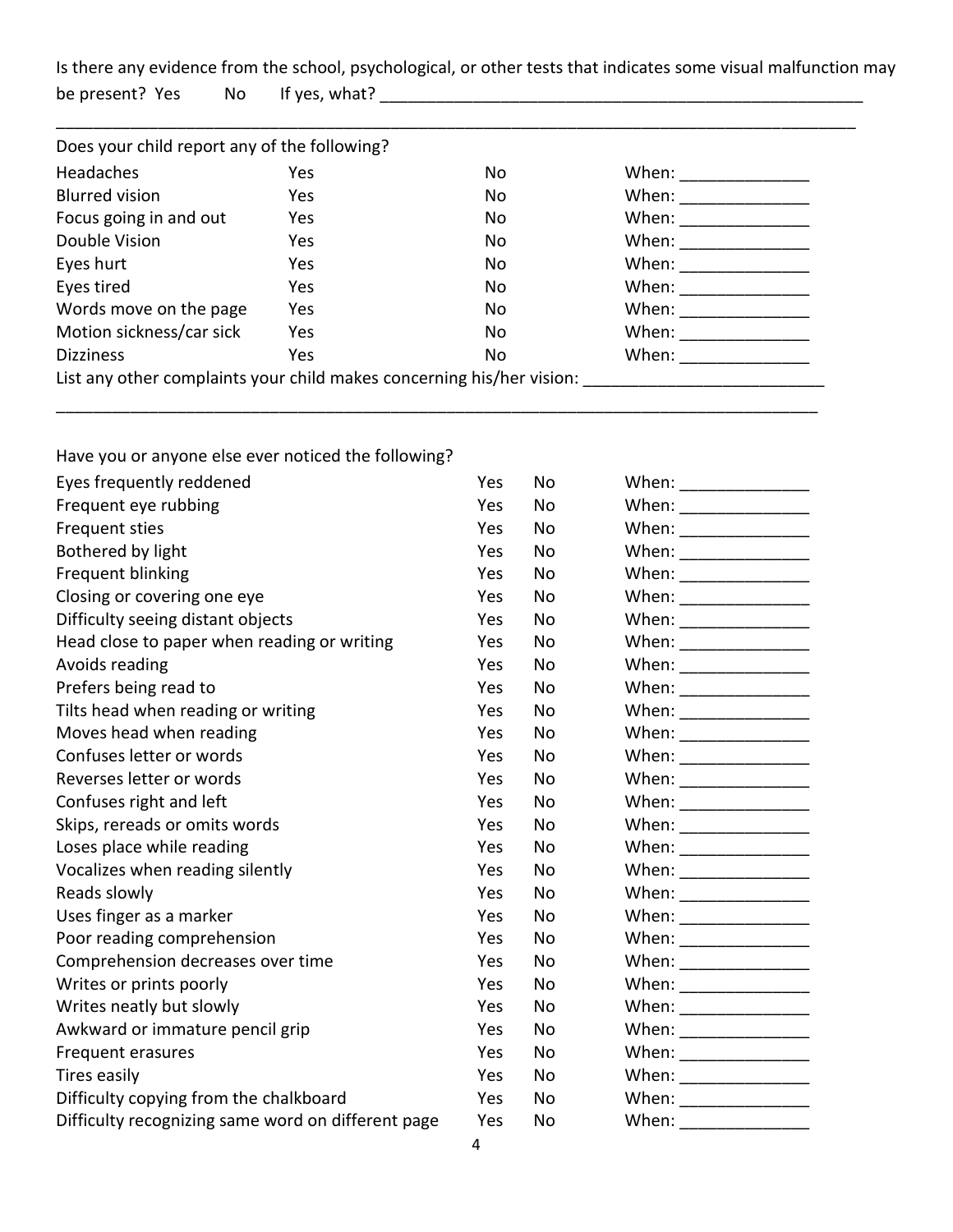| Poor word attack skills                                                                                                     | Yes | No            |                         |     |
|-----------------------------------------------------------------------------------------------------------------------------|-----|---------------|-------------------------|-----|
| Difficulty with memory                                                                                                      | Yes | No            |                         |     |
| Remember better what hears than sees                                                                                        | Yes | No            |                         |     |
| Responds better orally than by writing                                                                                      | Yes | No            | When: _________________ |     |
| Seems to know material but does poorly on tests                                                                             | Yes | No            | When: ________________  |     |
| Dislikes/avoids near tasks                                                                                                  | Yes | No            |                         |     |
| Short attention span/loses interest                                                                                         | Yes | No            |                         |     |
| Poor large motor coordination                                                                                               | Yes | No            |                         |     |
| Poor fine motor coordination                                                                                                | Yes | No            |                         |     |
| Difficulty with scissors/small hand tools                                                                                   | Yes | No            |                         |     |
| Dislikes/avoids sports                                                                                                      | Yes | No            | When: _________________ |     |
| Difficulty catching/hitting a ball                                                                                          | Yes | No            | When: _________________ |     |
| <b>Television Viewing/Leisure time activities</b>                                                                           |     |               |                         |     |
| Does child watch TV? Y N How much? ________ How often? ________ Viewing distance? ______                                    |     |               |                         |     |
| Does your child spend time using computer/video games? Y N How much? ________                                               |     |               |                         |     |
| How often? Viewing distance?                                                                                                |     |               |                         |     |
|                                                                                                                             |     |               |                         |     |
|                                                                                                                             |     |               |                         |     |
| Are there any activities your child would like to participate in, but doesn't? _____________________                        |     |               |                         |     |
|                                                                                                                             |     |               |                         |     |
|                                                                                                                             |     |               |                         |     |
| <b>School</b>                                                                                                               |     |               |                         |     |
|                                                                                                                             |     |               |                         |     |
| Age at time of entrance to: Pre-School ________ Kindergarten __________ First Grade _____________                           |     |               |                         |     |
| Does your child like school? Yes No Specifically describe any difficulties: 1000000000000000000000000000000000              |     |               |                         |     |
| Has your child changed schools often? Yes Mo If yes, when? _____________________                                            |     |               |                         |     |
| Has a grade been repeated? Yes<br>No l                                                                                      |     |               |                         |     |
|                                                                                                                             |     |               |                         |     |
| Does your child seem to be under tension or extreme pressure when doing school work? Yes                                    |     |               |                         | No. |
| Has your child had any special tutoring, therapy, and/or remedial assistance? Yes<br>If yes, when? $\overline{\phantom{a}}$ |     |               | No                      |     |
|                                                                                                                             |     |               |                         |     |
|                                                                                                                             |     |               |                         |     |
|                                                                                                                             |     |               |                         |     |
|                                                                                                                             |     |               |                         |     |
| Does your child like to read? Yes No Voluntarily? Yes No                                                                    |     |               |                         |     |
| Does your child read for pleasure? Yes<br>No                                                                                |     |               |                         |     |
| What is your child's attitude toward reading, school, his/her teachers and his/her peers?                                   |     |               |                         |     |
| Overall schoolwork is: above average average                                                                                |     | below average |                         |     |
| Which subjects are:                                                                                                         |     |               |                         |     |
|                                                                                                                             |     |               |                         |     |
|                                                                                                                             |     |               |                         |     |
|                                                                                                                             |     |               |                         |     |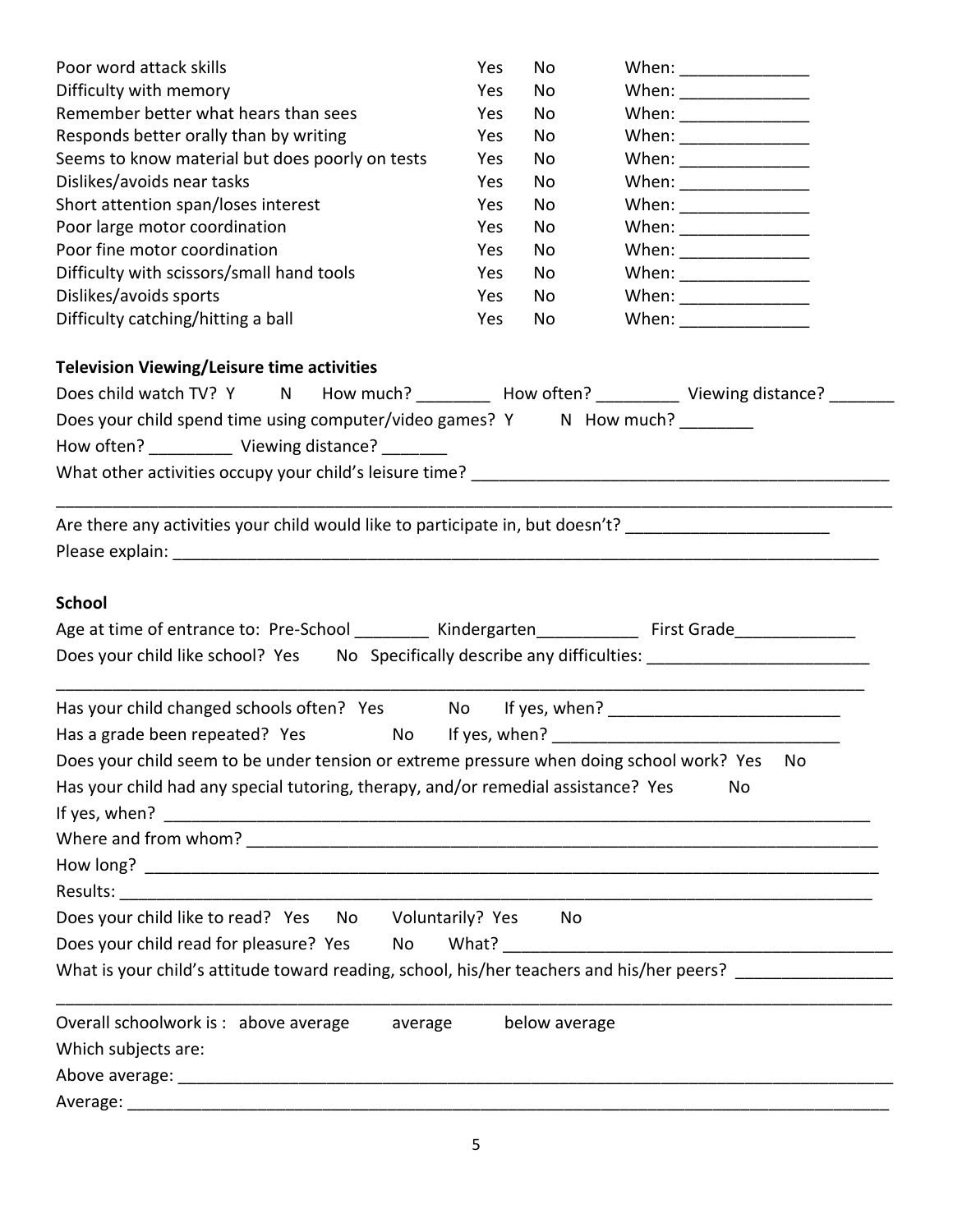| Does your child need to spend a lot of time/effort to maintain this level of performance? Yes              | No                                  |
|------------------------------------------------------------------------------------------------------------|-------------------------------------|
| How much time on average does your child spend each day on homework assignments? __________________        |                                     |
|                                                                                                            |                                     |
| Do you feel your child is achieving up to potential? Yes<br>No                                             |                                     |
| Does the teacher feel your child is achieving up to potential? Yes No                                      |                                     |
|                                                                                                            |                                     |
| <b>General Behavior</b><br>Are there any behavior problems at school? Yes<br>No                            |                                     |
| Are there any behavior problems at home? Yes<br>No                                                         |                                     |
|                                                                                                            |                                     |
| Child's reaction to fatigue? sag<br>irritable                                                              |                                     |
| Child's reaction to tension? avoidance<br>irritable                                                        |                                     |
| Does your child say and/or do things impulsively? Yes<br>No                                                |                                     |
| Is your child in constant motion? Yes<br>No                                                                |                                     |
| Can your child sit still for long periods? Yes<br>No                                                       |                                     |
|                                                                                                            |                                     |
| <b>Family and Home</b>                                                                                     |                                     |
| Please indicate which adult(s) he/she lives with (please circle)? Mother Father                            | Stepmother                          |
| Foster Parents Adoptive Parents Grandmother Grandfather<br>Stepfather                                      | Aunt Uncle                          |
| Other caretaker: ________________                                                                          |                                     |
| Does your child spend time with any other person, not in the home? Yes No                                  |                                     |
|                                                                                                            |                                     |
| Has your child ever been through a traumatic family situation (such as divorce, parental loss, separation, |                                     |
| severe parental illness)? Yes No If yes, at what age: ___________                                          |                                     |
| Does your child seem to have adjusted? Yes<br>No                                                           |                                     |
| Was counseling/therapy undertaken? Yes                                                                     | No If yes, is it ongoing? Yes<br>No |
| Is family life stable at this time? Yes<br>No l                                                            |                                     |
| How does your child get along with:                                                                        |                                     |
|                                                                                                            |                                     |
|                                                                                                            |                                     |
|                                                                                                            |                                     |
|                                                                                                            |                                     |
| Does anyone in the immediate or extended family have learning problems? Yes                                | No                                  |
|                                                                                                            |                                     |
|                                                                                                            |                                     |
|                                                                                                            |                                     |
|                                                                                                            |                                     |
|                                                                                                            |                                     |
|                                                                                                            |                                     |
|                                                                                                            |                                     |